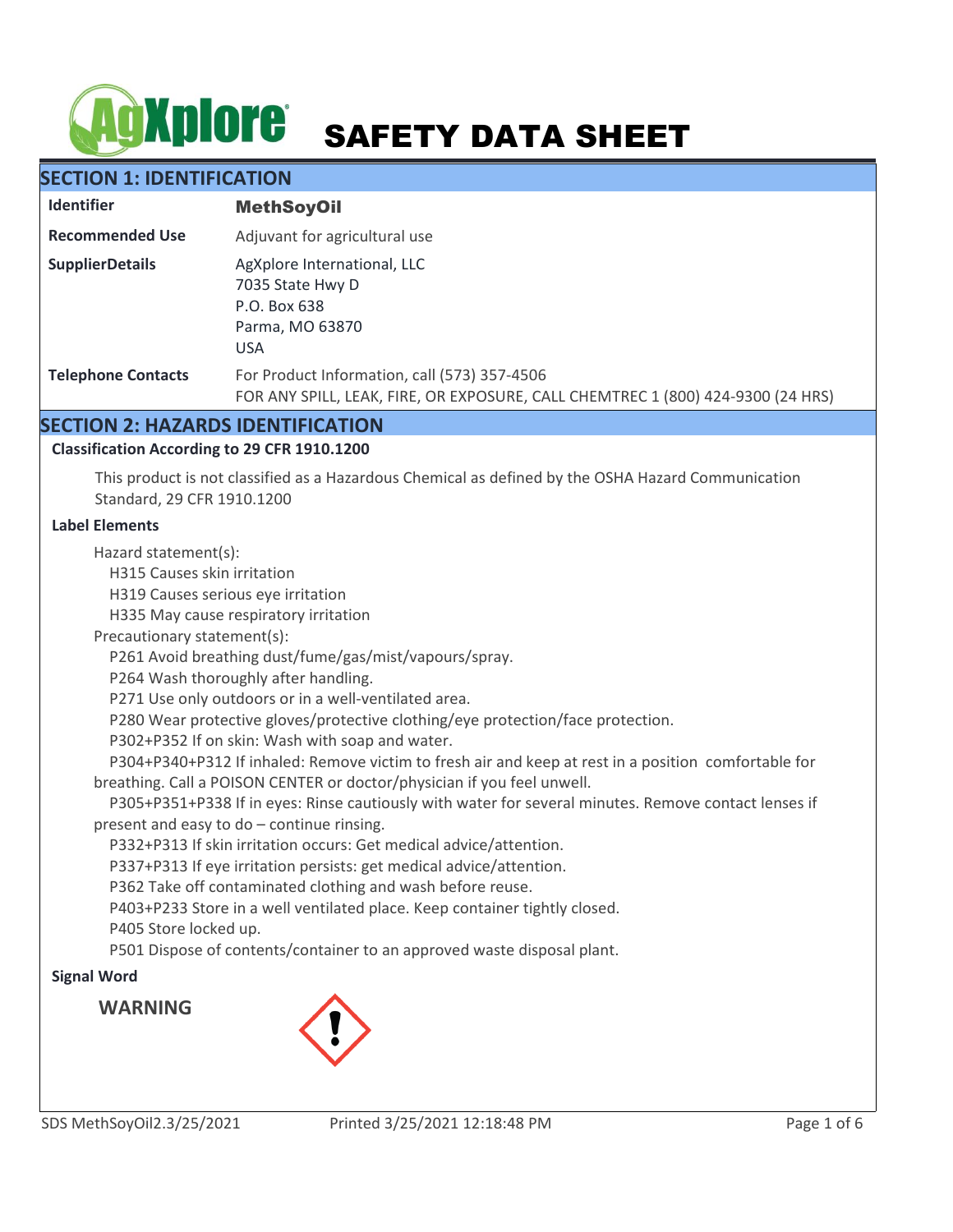# **KEEP OUT OF REACH OF CHILDREN**

## **Other Hazards**

No other known hazards.

| <b>SECTION 3: COMPOSITION</b> |                        |                   |            |  |
|-------------------------------|------------------------|-------------------|------------|--|
|                               | <b>Ingredient Name</b> | <b>CAS Number</b> | Percent    |  |
|                               | Methylated Seed Oil    | Mixture           | $<$ 100.0% |  |

# **SECTION 4: FIRST AID MEASURES**

#### **Description of First Aid Measures**

If symptoms occur, call a poison control center or doctor for treatment advice.

If in eyes: Hold eye open and rinse slowly and gently with water for 15-20 minutes. Remove contact lenses, if present, after the first 5 minutes, then continue rinsing eye.

If on skin: Take off contaminated clothing. Rinse skin immediately with plenty of water for 15-20 minutes.

If swallowed: Call a poison control center or doctor immediately for advice. Have person sip a glass of water if able to swallow Do not induce vomiting unless told to do so by a poison control center or doctor. Do not give anything by mouth to an unconscious person.

If inhaled: Move person to fresh air. If person is not breathing, call 911 or an ambulance, then give artificial respiration, preferably by mouth-to-mouth, if possible.

# **Most Important Symptoms and Effects Acute and Delayed**

Eyes: Contact may cause slight temporary eye irritation. Mist may cause irritation. Corneal injury is unlikely.

Skin: Prolonged contact is essentially nonirritating to skin, and is unlikely to result in absorption of harmful amounts. Repeat

## **Immediate Medical Attention and Special Treatment**

Treat symptomatically. Have container with you when seeking medical advice.

Note to physician: No specific antidote. Treat symptomatically and according to the condition of the patient.

# **SECTION 5: FIRE-FIGHTING MEASURES**

## **Extinguishing Media**

Use water fog or fine spray, dry chemical fire extinguishers, carbon dioxide fire extinguishers, or foam. Do not use direct water stream, as this may spread the fire.

## **Special Hazards Arising from the Substance or Mixture**

Avoid inhaling the fumes.

## **Special Protective Equipment and Precautions for Firefighters**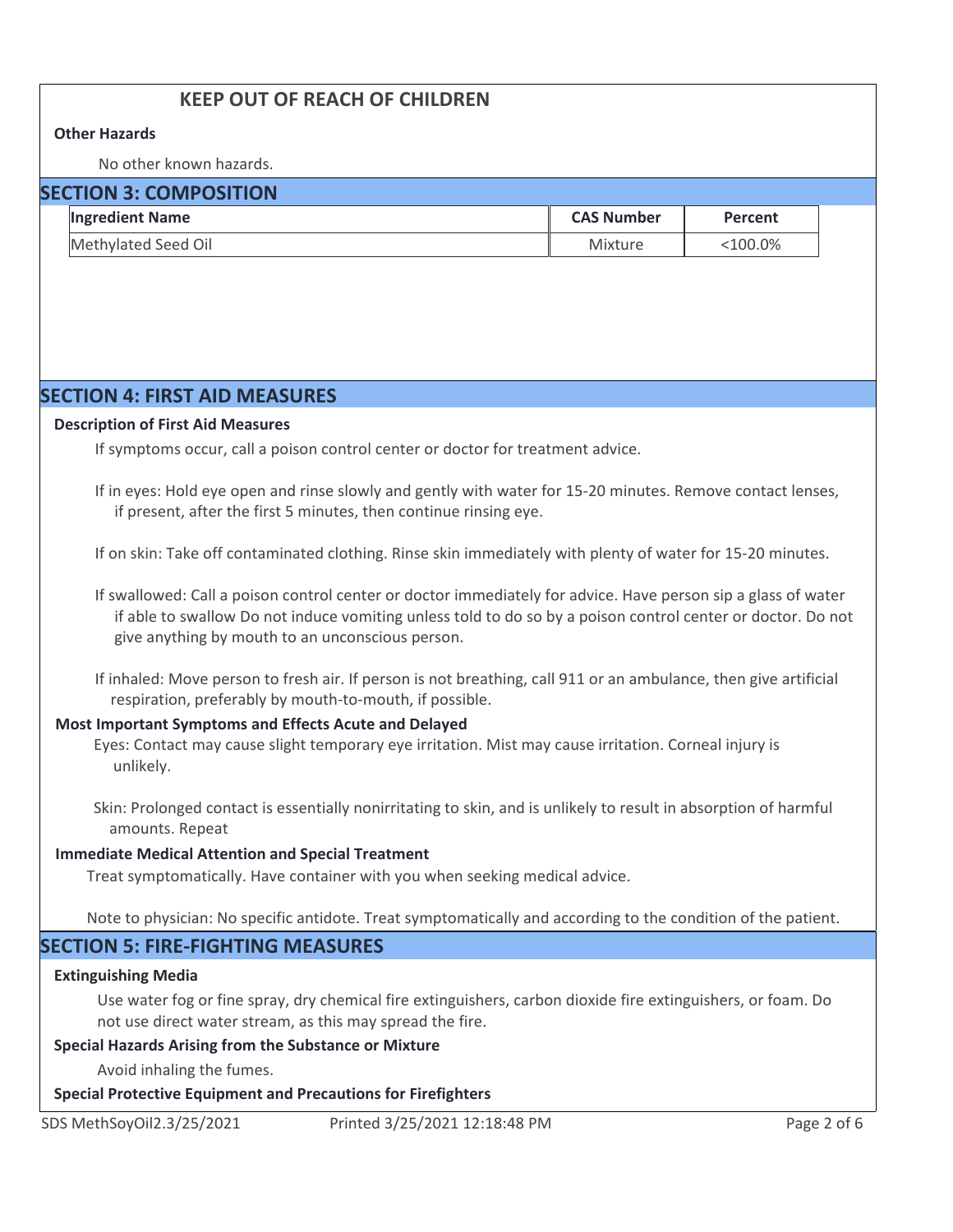Wear positive-pressure self-contained breathing apparatus (SCBA) and protective fire-fighting gear. If protective equipment is not available or is not used, fight fire from a protected location or safe distance.

Consider the use of unmanned hose holders or monitor nozzles. Keep people away. Isolate the fire and deny unnecessary entry. Move container from fire area if this is possible without hazard.

Immediately withdraw all personnel from the area in case of rising sound from venting safety devices or discoloration of the container. Use water spray to cool fire exposed containers and fire affected zone until fire is out and the danger of reignition has passed.

# **SECTION 6: ACCIDENTAL RELEASE MEASURES**

# **Personal Precautions Protective Equipment and Emergency Procedures**

Avoid inhalation of vapors, dusts, and spray mist. Avoid contact with skin and eyes. Spilled material may cause a slipping hazard. Use appropriate personal protective equipment (see section 8).

# **Environmental Precautions**

Prevent further spillage if safe to do so. Prevent from entering into soil, ditches, sewers, waterways, and/or groundwater.

# **Methods and Materials for Containment and Cleanup**

Contain spilled material if possible. Absorb with inert material and dispose of in accordance with applicable regulations. See additional information in Section 13 Disposal Considerations.

# **SECTION 7: HANDLING AND STORAGE**

# **Advice on Safe Handling**

Wear protective equipment. Avoid contact with eyes, skin, and clothing. Do not eat, drink, or smoke while handling this product. Ensure adequate ventilation. Avoid inhalation of dusts, vapors, or spray mist. Avoid prolonged exposure. Wash hands thoroughly after handling.

#### **Conditions for Safe Storage**

Store in original container. Do not freeze. Store away from direct sunlight or ultraviolet light. Store in a dry place. Do not reuse empty container. Do not allow water to be introduced into container. Do not contaminate water, food, or feed by storage or disposal.

# **SECTION 8: EXPOSURE CONTROLS/PERSONAL PROTECTION**

## **Control Parameters**

No TLV/PEL listings for this mixture.

Appropriate engineering controls: Provide adequate ventilation. Provide eyewash station and safety shower.

## **Exposure Controls**

Personal Protective Equipment: Wear splashproof goggles or shielded safety glasses, chemical-resistant gloves, long pants, long-sleeved shirt, shoes plus socks, and a chemical-resistant apron.

# **SECTION 9: PHYSICAL AND CHEMICAL PROPERTIES**

| <b>Physical State</b> | Liquid                 |
|-----------------------|------------------------|
| Appearance/Color      | Yellow/Orange          |
| Odor                  | Mild Odor              |
| <b>Odor Threshold</b> | No test data available |
| pН                    | $6.0 - 7.0$            |
| <b>Freezing Point</b> | 32 °F                  |
| <b>Flash Point</b>    | Closed Cup 102 °C      |

S MethSoyOil2.3/25/2021 Print

Not Established 0.88 Dispersible No test data available No test data available Not available 7.2 lbs/gal **Evaporation Rate Specific Gravity (H2O = 1.0) Solubility in Water (by Weight) Autoignition Temperature Decomposition Temperature Viscosity Liquid Density**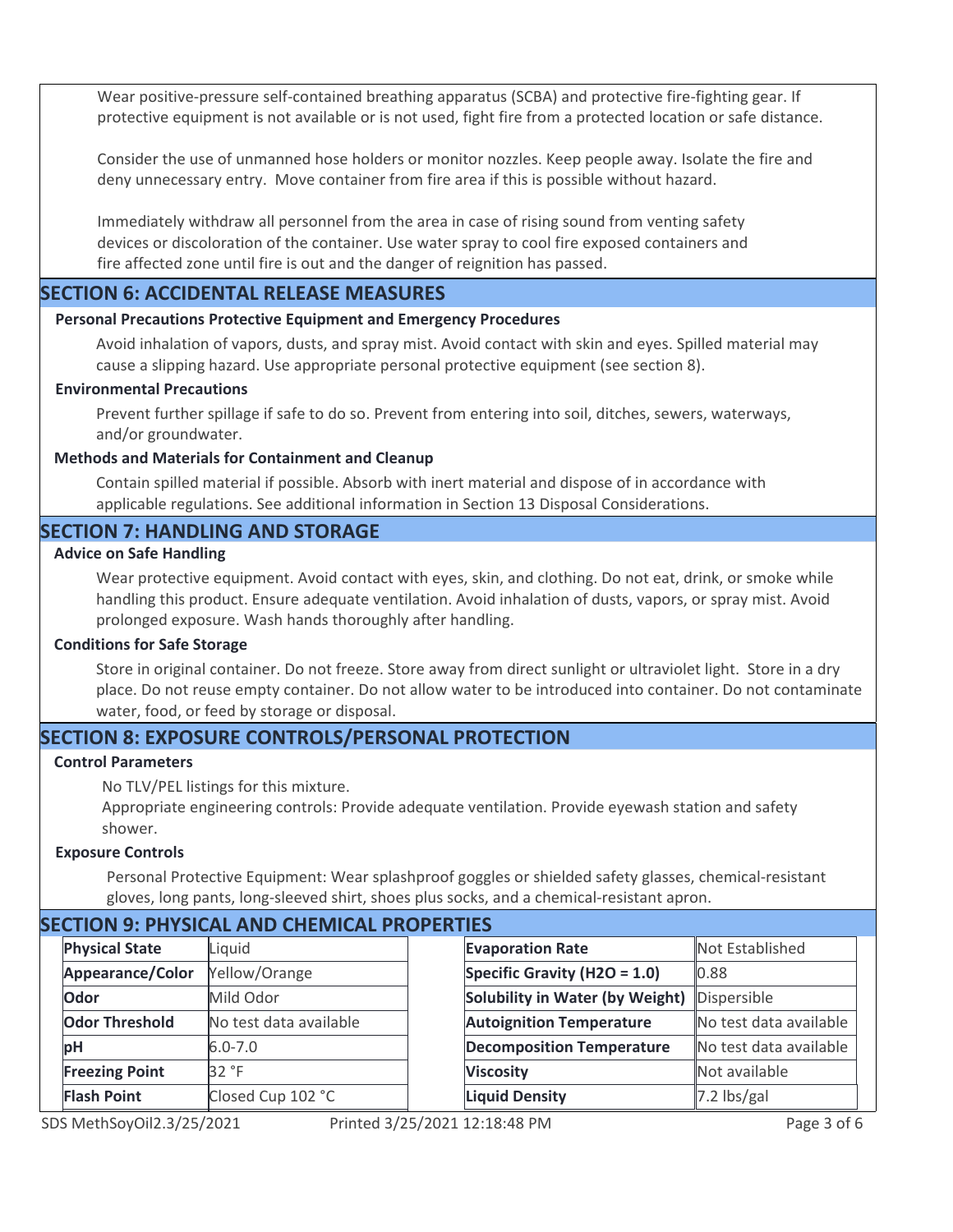# **SECTION 10: STABILITY AND REACTIVITY**

# **Reactivity**

Stable. No dangerous reaction potential known under normal conditions of use.

# **Chemical Stability**

Stable under normal temperature and storage conditions.

# **Possibility of Hazardous Reactions**

Stable under normal conditions.

# **Conditions to Avoid**

Avoid exposure to strong oxidizers, strong bases, and strong acids. Avoid extreme heat, open flame, sparks, and other sources of ignition.

#### **Incompatible Materials**

Strong acids, strong bases, and strong oxidizers.

# **Hazardous Decomposition Products**

Decomposition products depend upon temperature, air supply, and the presence of other materials. Decomposition products may include, but are not limited to: aldehydes, alcohols, esters, and organic acids.

# **SECTION 11: TOXICOLOGICAL INFORMATION**

# **Information on Toxicological Effects**

ROUTES OF EXPOSURE Eye contact: May cause irritation. Skin contact: Can be absorbed, may cause irritation. Inhalation: Unknown. Ingestion: Unknown.

### EXPOSURE SYMPTOMS

 Eye irritation: stinging, tearing, redness, swelling, and blurred vision. Skin irritation: Burning and skin damage. Allergic skin reaction:Redness and rash.

#### ACUTE AND CHRONIC EFFECTS

Contact may irritate or burn eyes. Components may be absorbed into the body through the skin. Prolonged inhalation may be harmful. Prolonged exposures may cause chronic effects.

## ACUTE TOXICITY

 Acute Oral: LD50 > 5000 mg/kg Acite Dermal: LD50 > 5000 mg/kg Eye damage/eye irritation: Mildly irritating. Irritation cleared by 72 hrs. Average irritation score: 7.3 Skin corrosion/irritation: N/A Carcinogenicity: N/A

# **SECTION 12: ECOLOGICAL INFORMATION**

# **Ecotoxicity**

This product is not classified as environmentally hazardous. Aquatic Acute Toxicity: EC50 Algae: N/A LC50 Crustacea: N/A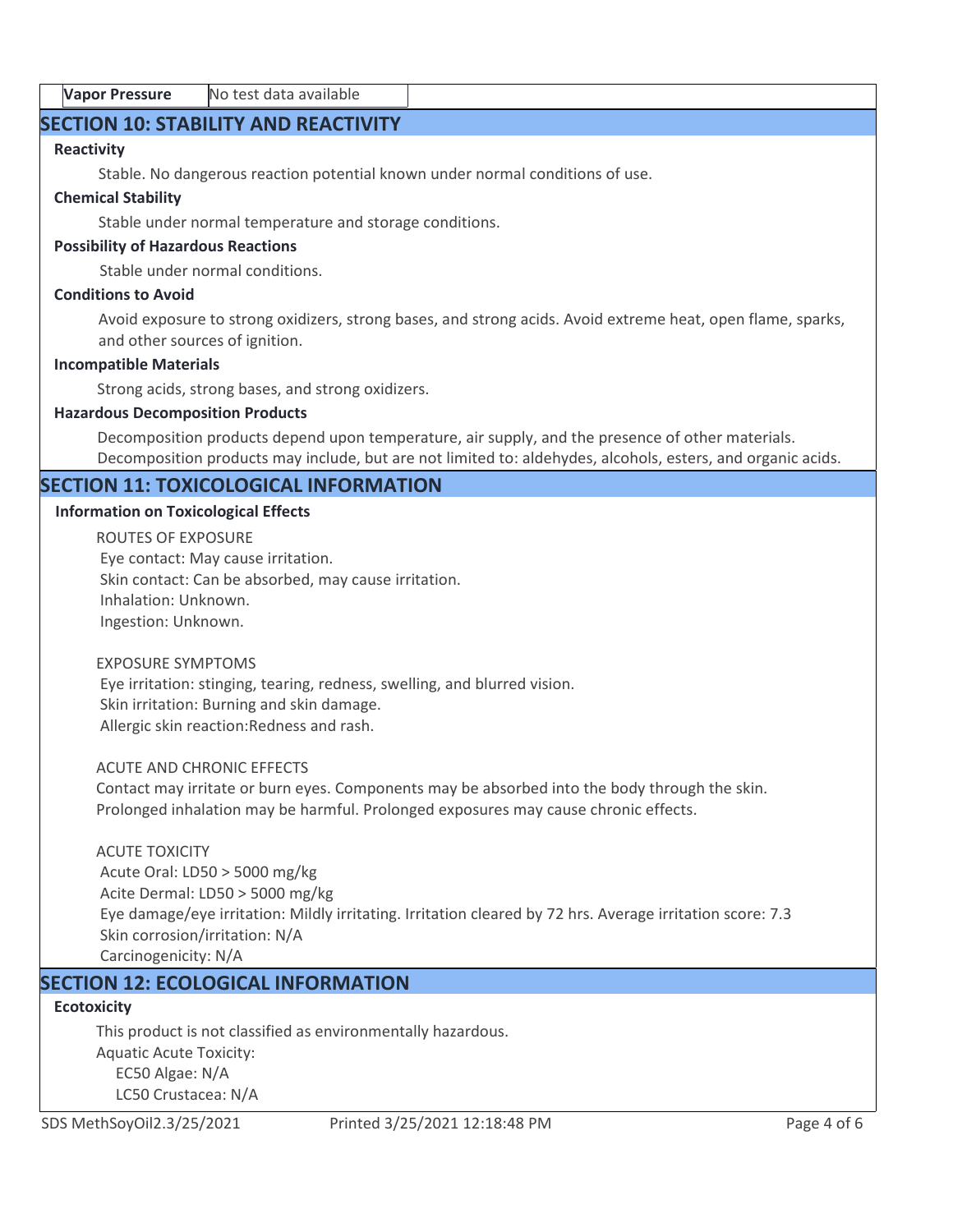LC50 Fish: N/A

## **Persistence and Degradability**

Material is readily biodegradable.

#### **Bioaccumulative Potential**

No data available.

## **Mobility in Soil**

No data available.

# **Other Adverse Effects**

No other known adverse effects.

# **SECTION 13: DISPOSAL CONSIDERATIONS**

## **Waste Treatment Methods**

Do not reuse empty container. Triple rinse, then offer for recycling or disposal in a sanitary landfill, or by other means in accordance with local, state, and federal regulations.

Dispose of waste materials at an approved waste disposal facility. Do not dump material in sewer or any body of water, or on the ground.

# **SECTION 14: TRANSPORT INFORMATION**

#### **Transportation**

DOT Non-Bulk: Not Regulated DOT Bulk: Not Regulated

# **SECTION 15: REGULATORY INFORMATION**

# **Safety, Health, and Environmental Regulations**

NFPA Hazard Rating: (0 = Least, 1= Slight, 2=Moderate, 3=High, 4= Severe)

- 0 Health
- 1 Fire
- 0 Reactivity

SARA Title III Hazard Notification and Reporting:

 Section 302 Extremely Hazardous Substances: This product is not known to contain any Extremely Hazardous Substances.

Sections 311 and 312 Hazard Categories:

Immediate (Acute) Health Hazard: No

Delayed (Chronic) Health Hazard: No

Fire Hazard: No

Reactive Hazard: No

Sudden Release of Pressure Hazard: No

 Section 313 Toxic Chemical Release: This product does not contain any chemical components that exceed the threshold reporting quantities in Section 313.

CERCLA Hazardous Substances List (40 CFR 302.4): Not listed

U.S. Toxic Substances Control Act (TSCA): All components of this product are on the TSCA Inventory or are exempt from TSCA Inventory requirements under 40 CFR 720.30